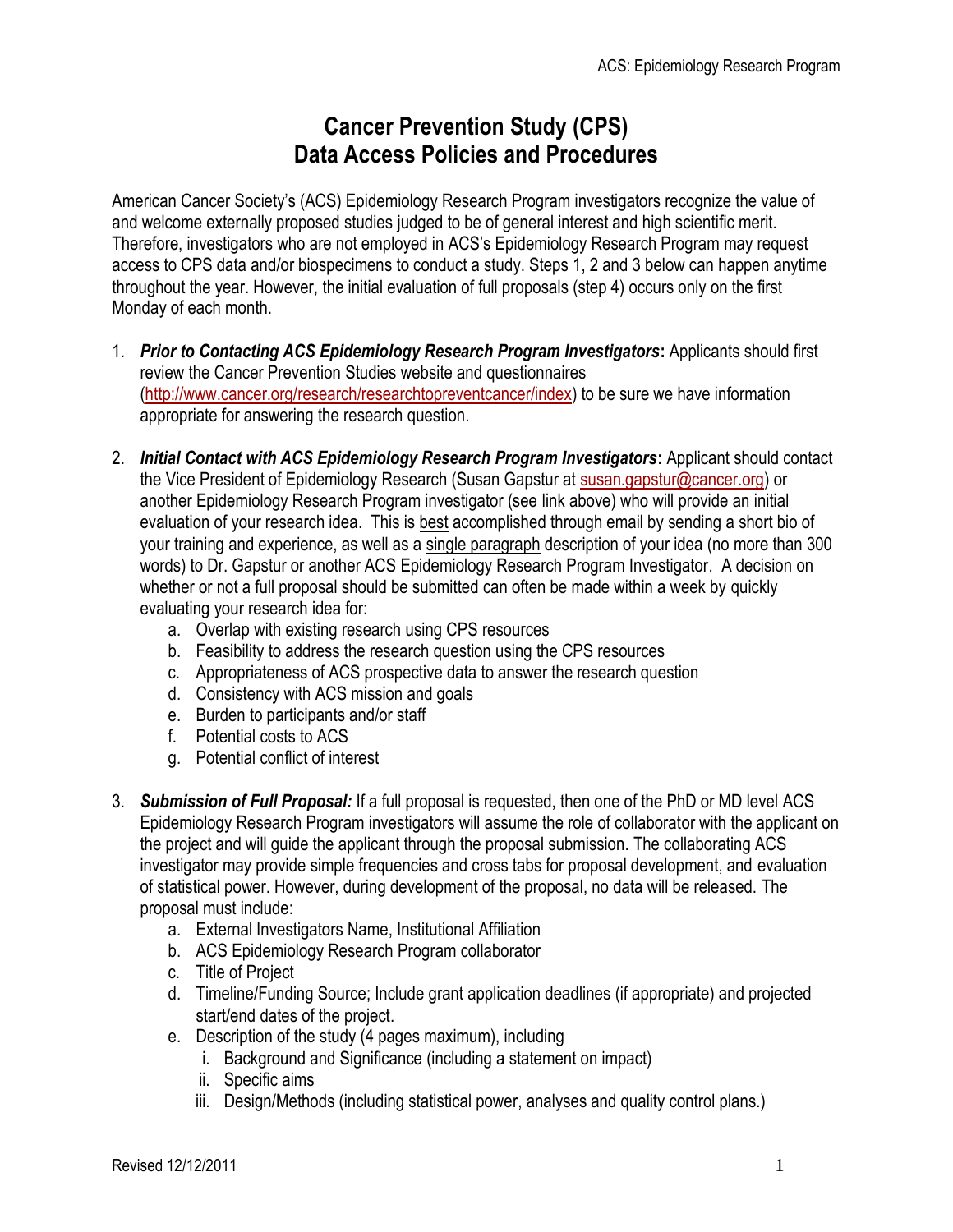- iv. Data and/or biologic materials requested
- f. NIH Biosketch of key investigators involved in proposal.
- 4. *Review of Full Proposal:* The completed application should be submitted to the collaborating ACS investigator who will present to the full committee of CPS Epidemiology Research Program investigators. To allow for adequate time to review the full proposal, it should be submitted at least oneweek before the first Monday of the month. The proposal will be reviewed according to the criteria described below. If the program investigators feel they do not have the appropriate expertise, then we might seek input from a) ACS staff in other Programs (e.g., Behavioral Research Center, Statistics and Evaluation) in the Intramural Research Department or in the Extramural Research Department. On occasion, we might also seek input from one to two members of our CPS Biospecimen Repository Advisory Group.
- 5. *Approved Studies:* If a proposal is approved by the Epidemiology Research Program and either subgrant information or a letter of support is needed, then additional internal ACS approvals and documentation will be needed. This can take several weeks to obtain so be sure to allow adequate time. **We will not consider proposal that require less then six weeks from the date of the first full proposal submission to the date a letter of support or subgrant is needed.**
- 6. *Additional Documents Required after Study Approval*:
	- a. ACS Collaboration Agreement (see review criteria below for details)
	- b. Proof of external investigators completion of IRB Human Subjects training
	- c. Study IRB approval or letter from an IRB indicating project is exempt.

## **Cancer Prevention Study Research Proposals Review Criteria**

- 1. The proposed research question should be reasonably focused, and of considerable public health, clinical and/or scientific interest. The proposal should demonstrate the current state-of-knowledge via an up-to-date, relevant literature review.
- 2. The proposed research question cannot be undertaken without prospectively collected data/samples or is best addressed using prospectively collected data/samples, and/or enhances the value of the ACS database and/or sample repository.
- 3. Given the finite biospecimen resource, the amount of material requested for a biospecimen-based research proposal is appropriate, and not excessive. **Please note**, we will not exhaust any individual participant's specimens without a compelling reason.
- 4. The study design is appropriate to address the question.
	- a. The study sample (i.e., inclusion/exclusion criteria, subgroups) is well described and appropriate.